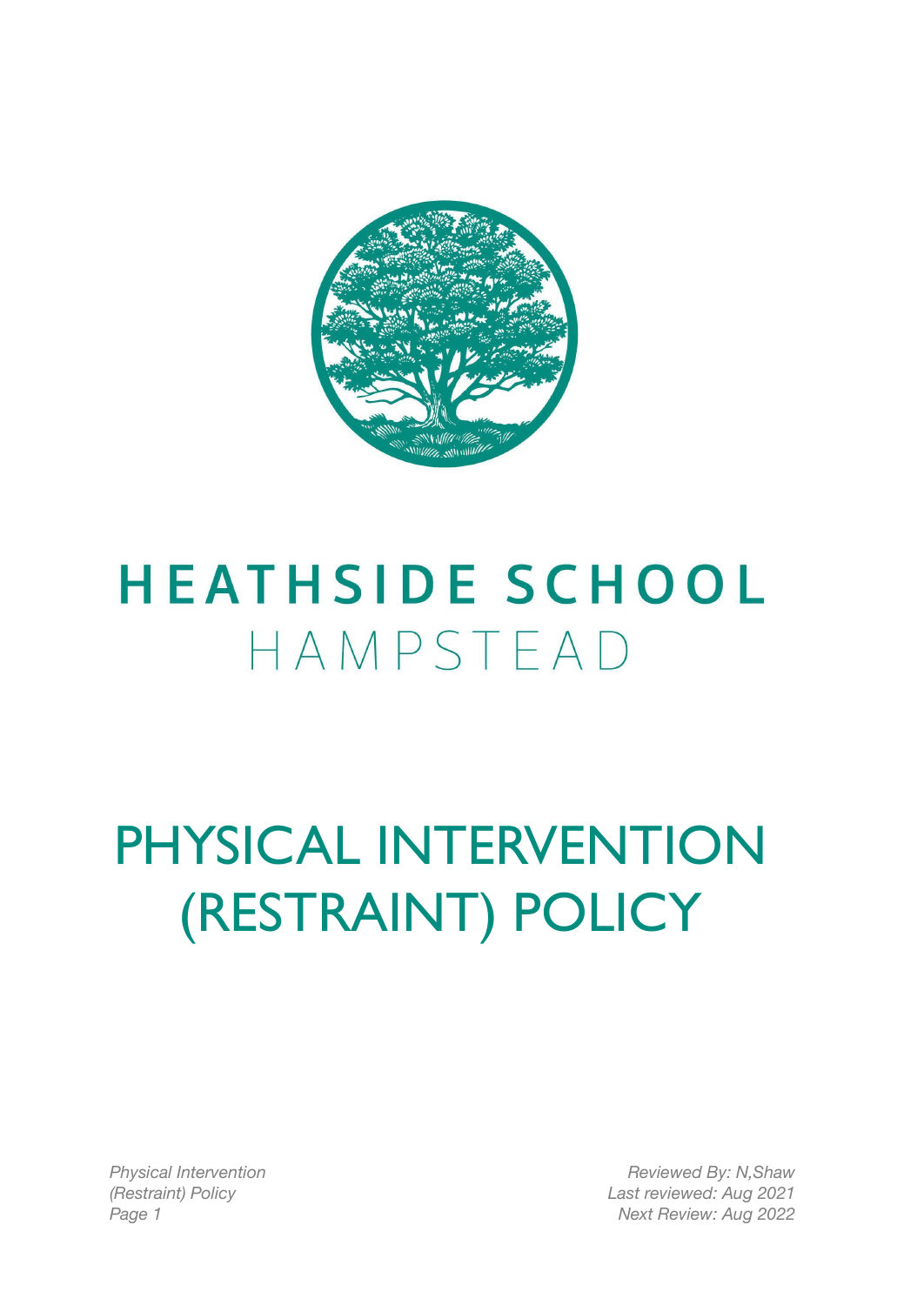### 1.1 Introduction

*1.2 The Department of Education advice for Headteachers (Use of Reasonable Force, July 2013) defines Physical Restraint and 'reasonable force' as an act that covers the broad range of actions used by most teachers at some point in their career that involve a degree of physical contact with pupils. The advice goes onto say, 'force is usually used either to control or restrain. This can range from guiding a pupil to safety by the arm through to more extreme circumstances such as breaking up a fight or where a student needs to be restrained to prevent violence or injury. Reasonable in the circumstances' means using no more force than is needed'.*

*1.3 The school does not use force as a punishment – it is always unlawful to use force as a punishment.*

### 2.1 Physical Restraint at Heathside School

- Physical restraint can be used to prevent a child/young person from doing, or continuing to do any of the following:
- Committing a criminal offence (or what would be a criminal offence if the child/young person were not under the age of criminal responsibility)
- Injuring themselves or others
- Causing damage to property
- Engaging in behaviour which is affecting or disturbing other children/young people to the extent that it may be difficult to maintain order

2.2 Staff must be aware that they have a duty of care to the children/young people in their charge and should therefore take reasonable action to ensure children's or young person's safety and well-being. Failure to physically restrain a child or young person, who is subsequently injured or injures another, could in certain circumstances lead to an accusation of negligence.

2.3 Staff are, however, not expected to place themselves in situations where they are likely to suffer injury as a result of their intervention. In some circumstances it may be necessary to seek the help of another colleague before intervening physically.

2.4 There are some situations when the need for physical restraint is immediate E.g: if a child/young person is about to run into a road).

However, in many circumstances there are other alternatives such as:

- Assertiveness skills such as "broken record" where staff repeat an instruction until the child/young person complies
- Using a distracter i.e. a loud whistle to interrupt behaviour (such as a fight) long enough for verbal methods to be effective.
- Withdrawal of attention (the audience)

*Physical Intervention (Restraint) Policy*

*Reviewed By: N,Shaw Last reviewed: Aug 2021 Page 2 Next Review: Aug 2022*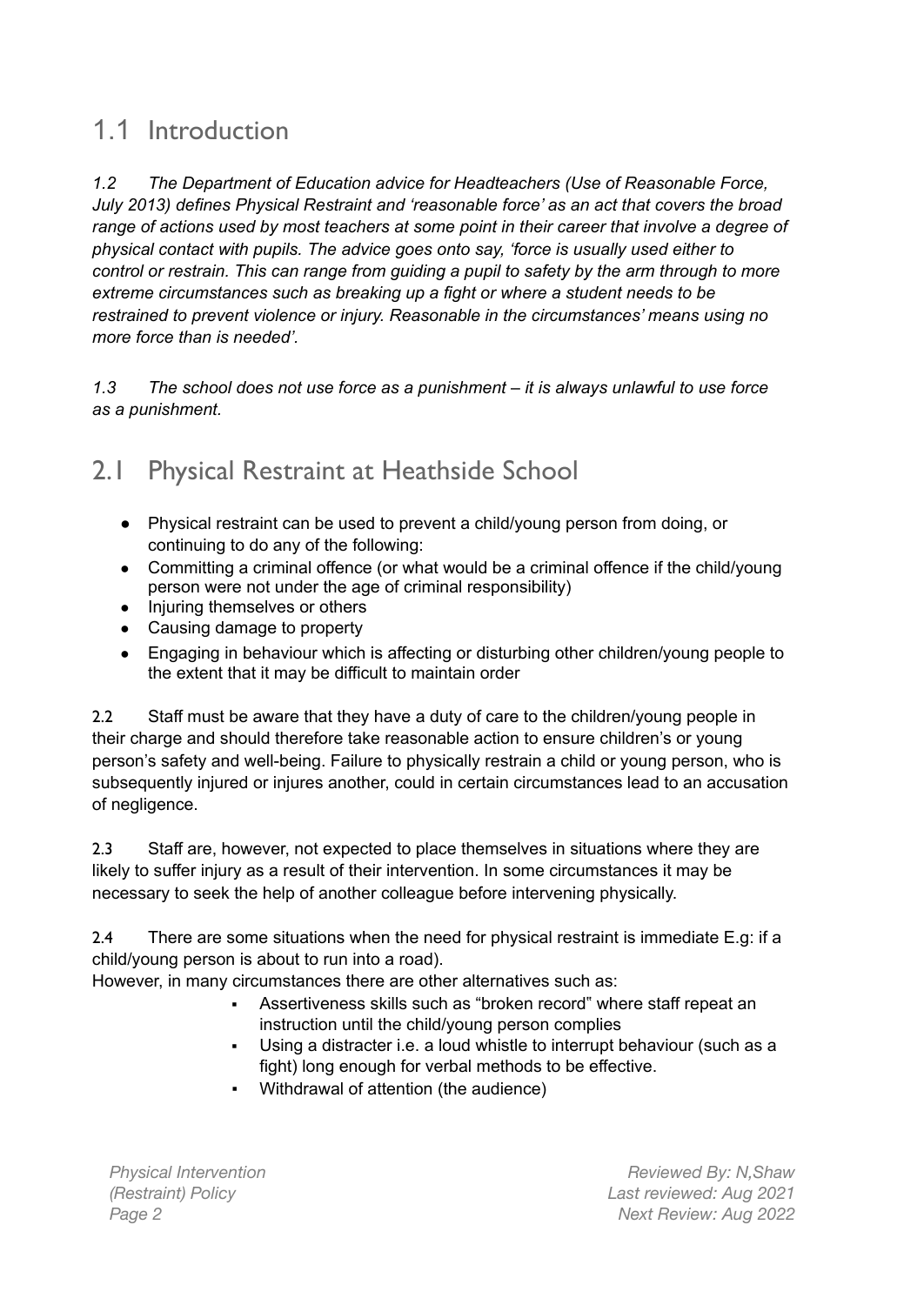### 3.1 Physical Restraint Policy

3.2 Physical restraint should only be applied using "reasonable force". There is no absolute definition of this as it is dependent on the particular situation. However as a general rule only the force necessary to stop or prevent the behaviour should be used. It is not possible to define every circumstance in which physical restraint would be necessary or appropriate and you need to exercise your own judgement.

3.3 Some forms of physical intervention may involve minimal physical contact such as blocking a child's or young person's path, or physically placing yourself between one child/young person and another child/young person or object.

3.4 Physical restraint is a last resort; the following are some Do's and Don'ts to remember in cases where it is necessary:

DO

- **•** Tell them what you are doing and why
- Use the minimum force necessary
- Involve another colleague if possible
- Tell the child/young person what they should do for you to remove the restraint (you may need to repeat this frequently)
- Use simple and clear language
- Hold limbs above a major joint if possible e.g. above the elbow
- Relax your restraint in response to the compliance of the child/young person

#### DON'T

- Act in temper (if you can"t control your emotions get another colleague to deal with the situation and remove yourself from it)
- Involve other children/young people in the restraint
- Touch or hold the child/young person in inappropriate areas
- Twist or force a limb back against a joint
- Bend fingers or pull hair
- Hold the child/young person in a way which will restrict blood flow or breathing e.g.
	- $\circ$  around the neck
	- o Slap, kick or
		- punch
	- $\circ$  Trip up the child/young person

*ANY INCIDENT INVOLVING PHYSICAL RESTRAINT SHOULD BE RECORDED IMMEDIATELY ON A PHYSICAL RESTRAINT REPORT FORM AND STATEMENTS MADE BY ANY WITNESSES TO THE INCIDENT. ANY PHYSICAL RESTRAINT SHOULD BE REPORTED AS SOON AS POSSIBLE TO A MEMBER OF THE SENIOR LEADERSHIP TEAM.*

*Physical Intervention (Restraint) Policy*

*Reviewed By: N,Shaw Last reviewed: Aug 2021 Page 3 Next Review: Aug 2022*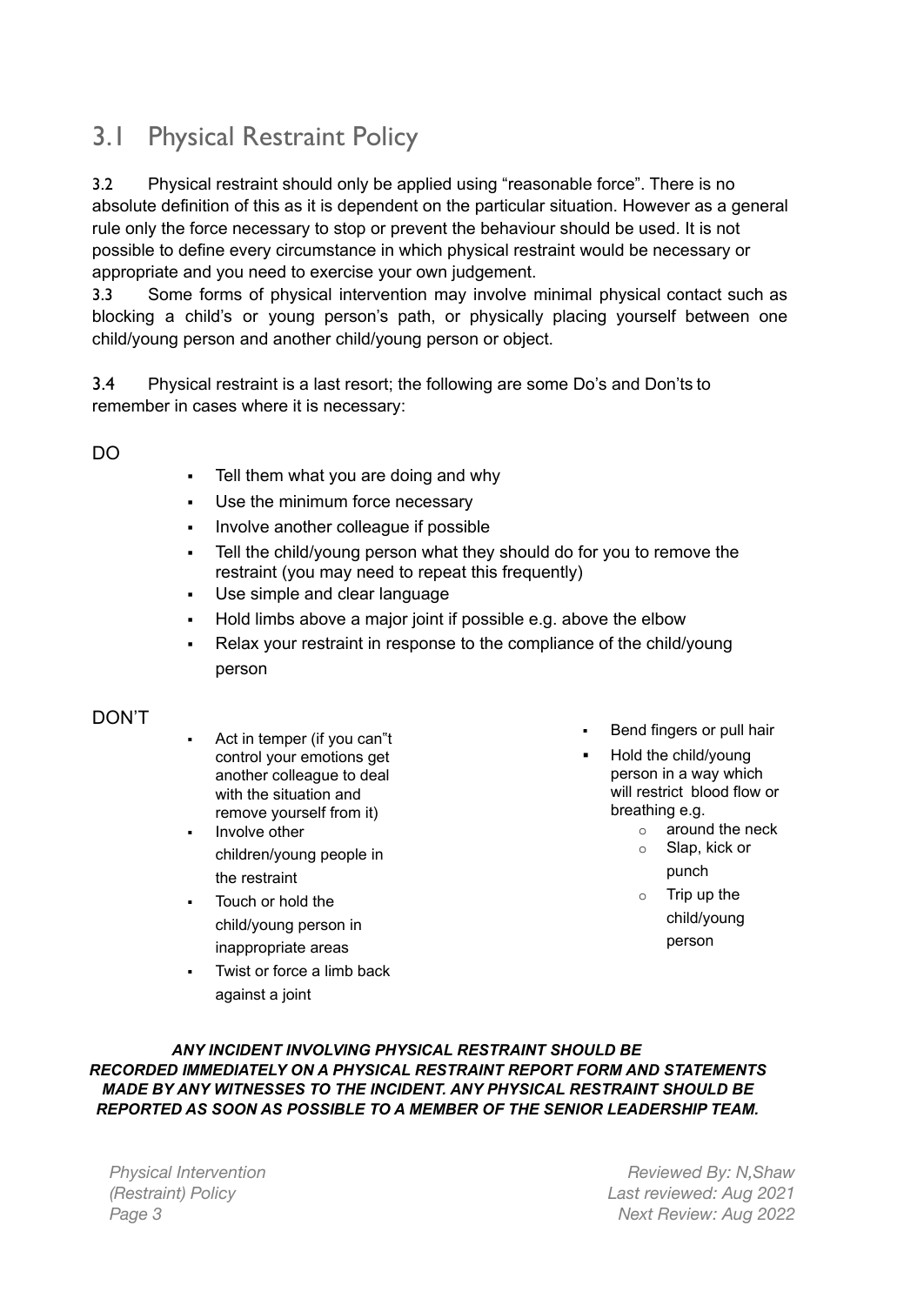# **HEATHSIDE SCHOOL** HAMPSTEAD

## Restrictive Intervention Record Form

Name of child ……………….…………………..…Age …………………………….….

Is this child a looked after child/SEN/vulnerability? …………………………………..

When did the incident occur?

| Date | Day of |   | Where? |
|------|--------|---|--------|
|      | week   |   |        |
|      |        | m |        |
|      |        | e |        |

#### Staff involved

| Name | Involved:<br>physically? (P)<br>as observer?<br>(O) | Staff signature |
|------|-----------------------------------------------------|-----------------|
|      |                                                     |                 |
|      |                                                     |                 |
|      |                                                     |                 |
|      |                                                     |                 |
|      |                                                     |                 |

*Physical Intervention (Restraint) Policy*

*Reviewed By: N,Shaw Last reviewed: Aug 2021 Page 2 Next Review: Aug 2022*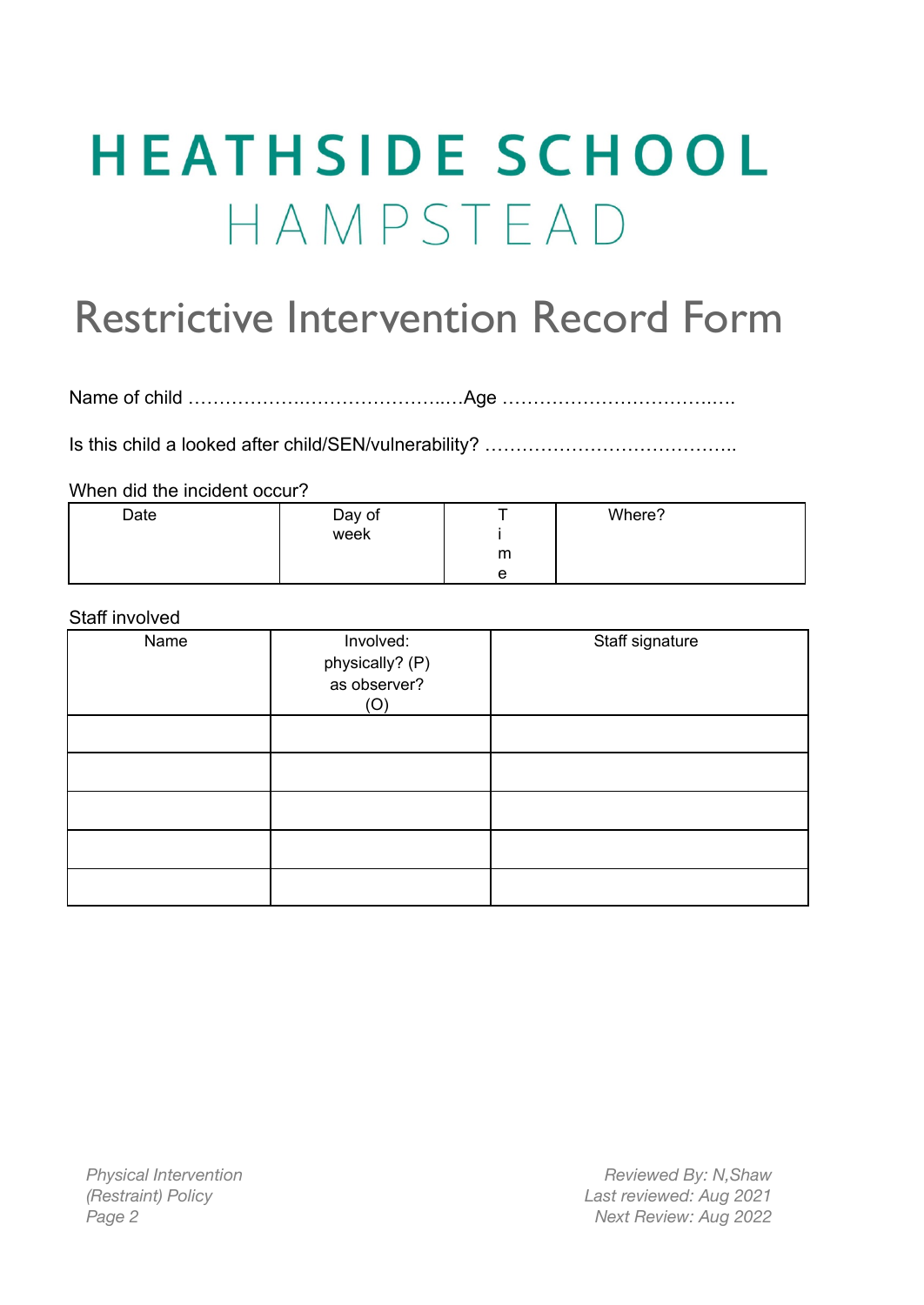Please describe the incident and include: What was happening before?

What do you think triggered this behaviour?

What deescalating techniques were used prior to restrictive physical intervention (RPI)?

Why was a RPI deemed necessary?

Any other information relevant to include.

Please give details below of how the child was held ….…………………………………………….…….

How long was the child held?

……………………………………………………………………….……….

What was the child's body position relative to the adult involved? ……………………………………….

Has the child been held on previous occasions?……………………………………………………………

*Physical Intervention (Restraint) Policy*

*Reviewed By: N,Shaw Last reviewed: Aug 2021 Page 3 Next Review: Aug 2022*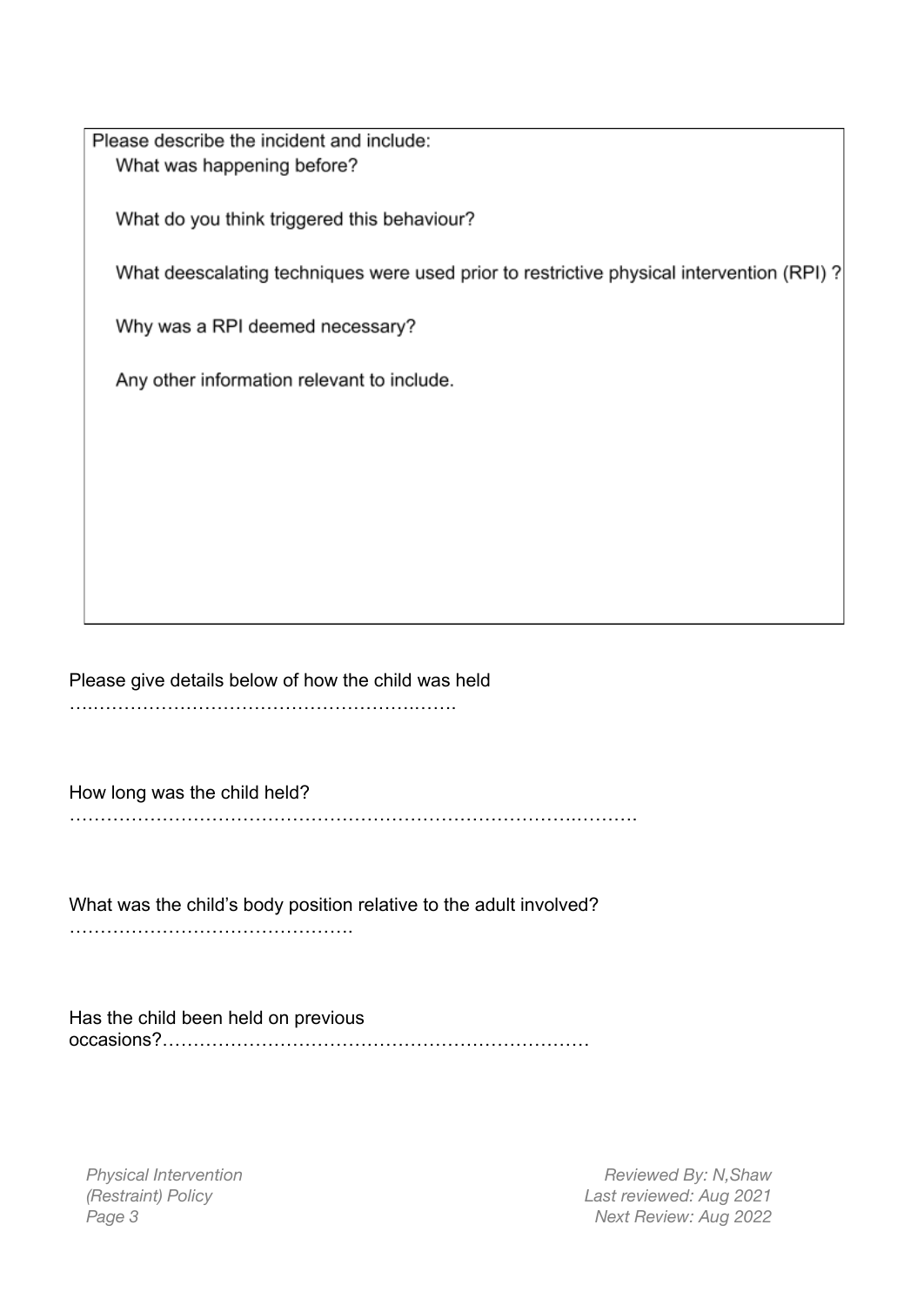| Good practice dictates that early years provisions should review what happened and consider what lessons can be learned,<br>which may have implications for the future management of the child. These need not be added to this form but should be<br>incorporated in the individual plans for the child. |            |
|-----------------------------------------------------------------------------------------------------------------------------------------------------------------------------------------------------------------------------------------------------------------------------------------------------------|------------|
| A child should have an individual behaviour plan clearly detailing reactive strategies and physical<br>intervention approaches if they have been involved in physical interventions on more than one occasion.                                                                                            |            |
| Does the behaviour plan need to be reviewed as a result of this<br>incident?                                                                                                                                                                                                                              | Yes/N<br>o |
| Does the risk assessment need to be reviewed as a result of this<br>incident?                                                                                                                                                                                                                             | Yes/N<br>o |
| If yes, who will action and when? (less than four<br>weeks)                                                                                                                                                                                                                                               |            |
|                                                                                                                                                                                                                                                                                                           |            |

|                                       |  | Who was the incident reported to, and when?                                       |  |  |
|---------------------------------------|--|-----------------------------------------------------------------------------------|--|--|
|                                       |  | Was there any medical intervention needed?<br>Yes/No Include names of any injured |  |  |
|                                       |  |                                                                                   |  |  |
|                                       |  | Please specify any related record forms                                           |  |  |
| Accident Book !                       |  | Complaints record                                                                 |  |  |
| Skin<br>Map<br>Other (please specify) |  | Behaviour Log!                                                                    |  |  |

| Was the child debriefed?  | Yes/No |
|---------------------------|--------|
| l Were staff offered a    | Yes/No |
| debrief? Was it taken up? | Yes/No |

#### Parents/carers were informed

 $\overline{\mathsf{I}}$ 

| Date | Time | B٧<br>whom? | By direct contact,<br>telephone, letter? |
|------|------|-------------|------------------------------------------|
|      |      |             |                                          |

| Form<br>complete | Name | Designatio | Date and time |
|------------------|------|------------|---------------|
| d by:            |      |            |               |

*Physical Intervention (Restraint) Policy*

*Reviewed By: N,Shaw Last reviewed: Aug 2021 Page 4 Next Review: Aug 2022*